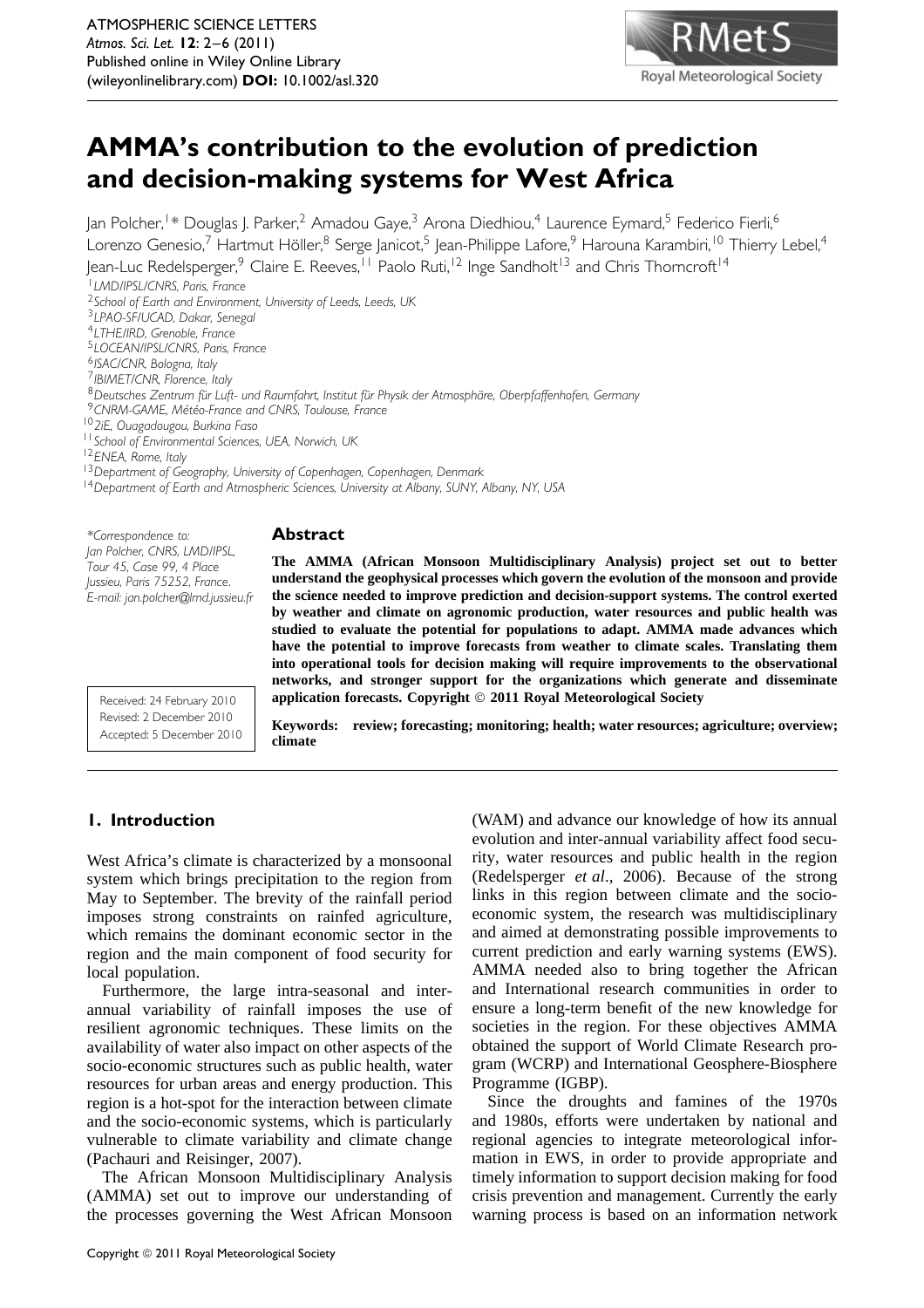operating at national level and involving extension services and international organizations. A key role in the process is played by National Weather Services (NWS) that coordinate and integrate multidisciplinary information, providing early information on crop-risk areas to decision makers, ensuring the monitoring of the agricultural season and, in some countries, disseminating information to farmers to orient agricultural strategies.

At regional level, in order to provide pre-alerts for regional scale food crises, the PRESAO forum (PREvision Saisonniere en Afrique de l'Ouest), coordinated ` by the African Centre of Meteorological Applications for Development (ACMAD), elaborates each year in May consensual probabilistic forecasts of rainfall amounts from July to September based on forecasts made by centres around the world. Also at regional level the AGRHYMET Regional Centre provides bulletins on the monitoring of the agricultural campaign.

This paper will show how studies in AMMA helped improve the meteorological and agronomic information that support the early warning process. We also show how crop yield forecasts and other information provided to decision makers can be made more pertinent. We describe some of the key successes of AMMA and make recommendations for the future.

#### **2. Improved environmental observations and observing networks**

A first step towards improving the information for EWS is to have in place appropriate observing networks. These provide initial conditions for forecasts, data for verification and, over the long term, a database which can serve as a basis for hindcasts, trend analysis and statistical downscaling. With the objectives of demonstrating the value of an improved observing network and to support the intensive geophysical research, AMMA deployed an unprecedented network of observing systems in the region, particularly during the Extended Observing Period from 2005 to 2007 (Lebel *et al*., 2011).

A major achievement of the project was to upgrade the upper-air radio sounding network (Parker *et al*., 2008). For most of the francophone countries of the region the network is operated by ASECNA, while in Ghana and Nigeria the NWS have this responsibility. All three institutions worked closely together in order to increase the density of the network, adapt the stations to the newest technology and ensure a reliable transfer of observations on the Global Telecommunication System. AMMA has demonstrated that given the funding, agencies in the region can operate the upper-air network to the same standards as other parts of the world and that the extra data positively impacts forecasts over the region as well as outside of this domain and especially over Europe (Agusti-Panareda *et al*., 2010a).

AMMA has used and expanded the environmental observatories in the region. Central were those for hydrology and surface processes in the upper-Ouémé, Niamey region and the Gourma (Lebel et al., 2009). Regional networks for aerosols and air pollution were reinforced (Marticorena *et al*., 2011). For socio-economic studies, observatories for agricultural practices and adaptation to climate vulnerabilities were centrally established (Mertz *et al.*, 2011; Traoré *et al.*, 2011). These monitoring activities have contributed to a better understanding of the processes and allowed us to evaluate the models used for forecasting water resources or crop yields, for instance. Nevertheless, their true value will emerge over time when the records will be sufficiently long to analyse trends and understand their origins and consequences. The best example here is the work over the Niamey basin which was started in the early 1990s and now allows us to understand the interplay between rainfall fluctuations, land use and water resources (Cappelaere *et al*., 2009). Very few of these observatories in the region are supported at the national or regional level. This is a major concern as they will be central to establishing climate services and only a strong support from national or regional agencies will ensure their longterm continuation.

The exchange of observations remains a serious challenge in the region. The real-time transmission of data to international meteorological centres, for instance, is hampered by the lack of robust and resilient telecommunication networks. Often the networks dedicated to this type of exchange are outdated and do not have back-up systems. The telecommunication tools for the general public (Internet or GSM) are more reliable but only reluctantly used by international operational services (Parker *et al*., 2008). The exchange of observations between operational services in the region and with the research community is very difficult, in part due to restrictive national policies and a lack of trust between the operational services and the research community. This state of affairs limits the exploitation of observations, the development of knowledge and forecasting tools by the West African research community, and the development of research capacity. In an attempt to undo this deadlock, AMMA established an open data policy for research activities and entrusted AGRHYMET with the regional mirror of the AMMA database (Fleury *et al*., 2011).

## **3. Improved knowledge and understanding of processes**

The AMMA observational programme, ranging from the long-term observations to the intensive field campaigns, has led to increased knowledge of geophysical and environmental processes in the region. Processoriented models are key in building prediction and decision-support systems because they allow us to put observations into context and they can retain their predictive capabilities in an evolving environment. Our understanding of the physical, chemical and aerosol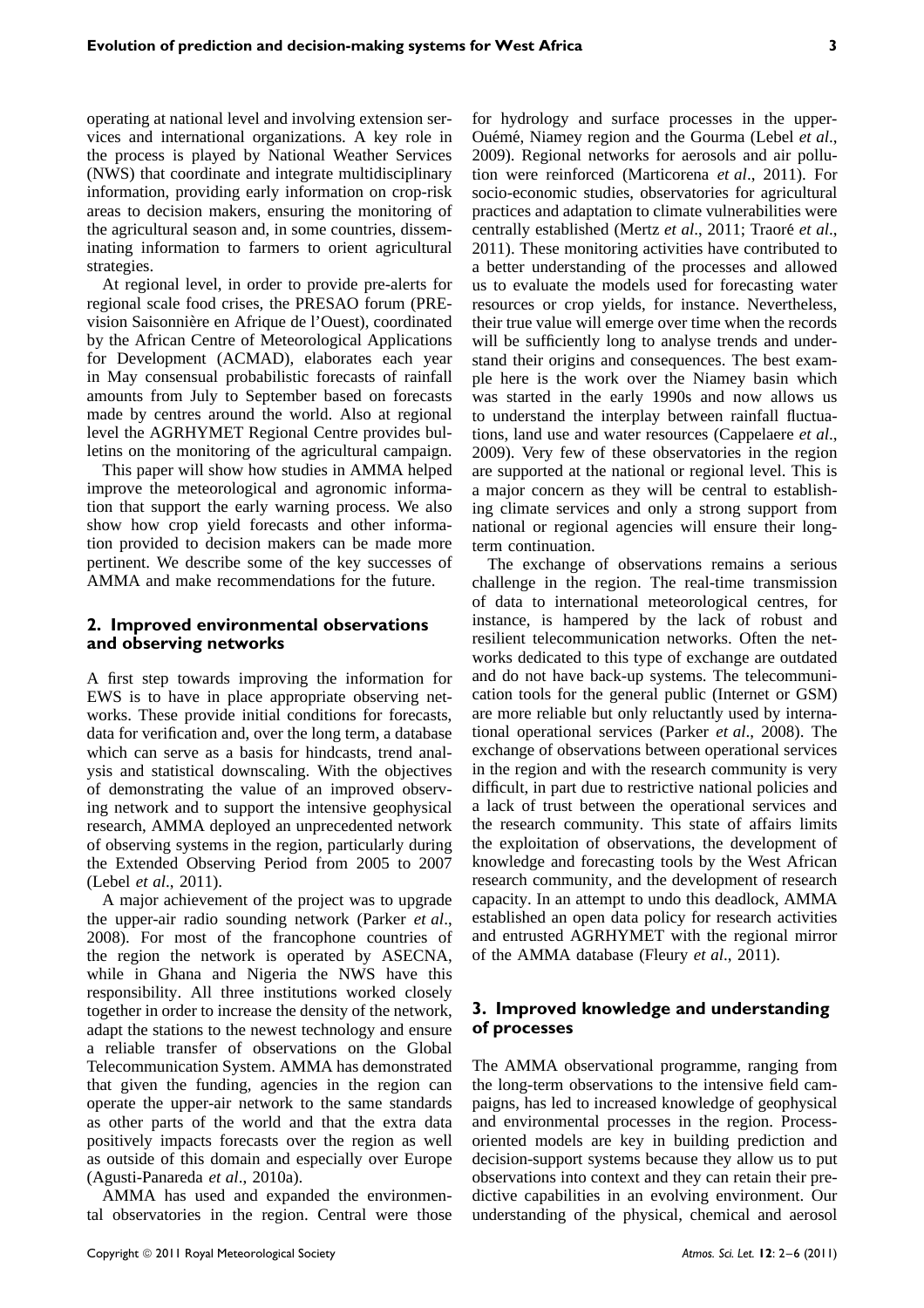processes in the atmosphere has greatly progressed during the AMMA project (Lafore *et al*., 2011; Mari *et al*., 2011; Marticorena *et al*., 2011) and important deficiencies in models have been identified (Ruti *et al*., 2011). The 3–4 years since the AMMA intensive field campaign has been too short to translate the new knowledge into new parametrizations and improved operational models, but the long-term potential is very strong.

For instance, one major achievement of the project was to identify feedbacks between mesoscale soil moisture structures left by the passage of a convective systems and the development of subsequent storms (Taylor *et al*., 2011). This surface/atmosphere interaction brings some potential predictability, but introducing observed mesoscale soil moisture structures in the European Centre for Medium-Range Weather Forecasts (ECMWF) model forecast system has not yet produced the expected improvements (Agusti-Panareda *et al*., 2010b). This is a clear indication that model deficiencies in the tropics remain a challenge and that AMMA observations will be used for years to come for model development, as outlined in the International Science Plan of the second AMMA phase.

A comparable situation prevails in land surface modelling. The AMMA Land surface Model Intercomparison Project (ALMIP) allowed us to identify large divergences of models in the infiltration and runoff they simulate (Boone *et al*., 2009) and thereby provided limits on the confidence we can place in predictions of the impact of rainfall fluctuations and land use on water resources. The new knowledge gained on hydrological processes in the Guinean and Sahelian zones has lead to improved process models (Séguis et al., 2011). This allowed us to reproduce and understand the impact of past rainfall fluctuations and land use evolution on aquifer levels (Boulain *et al*., 2009). It will take a few more years until the new knowledge gained in AMMA is translated into advances for land surface models enabling them to predict with sufficient confidence droughts and water resources at the regional scale.

For the ocean, the error in reproducing the summer cold/warm events in the eastern equatorial Atlantic is another critical factor which limits the forecasting skill over West Africa. The processes determining the Atlantic cold tongue variability have been analysed within the AMMA framework (Brandt *et al*., 2011), and now a specific effort is needed to improve the coupled models used for climate projections and seasonal forecasts.

The on-farm observations and experimental trials performed within the agronomic observatories have allowed us to gather the data needed to validate and improve the agronomic models (Traoré *et al.*, 2011). Similar progress has been obtained for the rift valley fever and malaria risk models (Caminade *et al*., 2011). In a first attempt to apply these models at the regional scale they have been driven by the output of regional climate models for present and future climates (Paeth *et al*., 2011). These prospective studies have demonstrated the potential of these models but more work is needed to establish their skill and integrate them in seasonal EWS driven by ensembles of seasonal deterministic forecasts (Hagedorn *et al*., 2005).

# **4. A multidisciplinary approach for advancing prediction and EWS**

Research can demonstrate forecast potential but the quality of actual forecasts and their acceptance by users will depend on the technical effort of combining the right observations and models, and deriving the diagnostics which are useful to the decision maker. The survey of farmers conducted by AMMA clearly indicates that rainfall fluctuations (quantity and seasonal distribution) are perceived as a threat by farmers. On the other hand, long-term climate trends impose weak constraints on livelihoods compared to other socio-economic evolutions (Mertz *et al*., 2011). This highlights the need to focus our attention on prediction systems for timescales from synoptic to seasonal in order to inform agricultural activities and to allow farmers to plan ahead. Climate advice on longer time scales will mostly be needed for the development and adaptation of large-scale infrastructures.

Studies of the inter-annual and intra-seasonal fluctuations of rainfall have highlighted a range of mechanisms and related structures as well as teleconnection patterns which suggest a potential for predictability (Janicot *et al*., 2011; Rodriguez *et al*., 2011). The challenge today is to better realize this potential. Statistical forecasts or the consensus process of the PRESAO are not as skilful as needed and the predicted seasonal mean rainfall is not the most pertinent information for decision makers (Bouali, 2009). Although dynamical models have large biases in their seasonal forecasts, AMMA has demonstrated that appropriate model output statistics could turn them into skilful tools (Philippon *et al*., 2010). Despite this difficulty and the time scales for improving coupled models, ensembles of dynamical forecasts offer a number of advantages. They allow more relevant diagnostics of the predicted rainy season, such as for instance the timing of the onset and end of the season, or the probability of long breaks. Furthermore, as the same model can be used from the synoptic to the seasonal scale it provides a seamless suite of forecasts which can be updated throughout the season. This is an essential element for the progress of EWS for food security (Genesio *et al*., 2011).

AMMA generated in 2008 and 2009 risk maps for cereal production based on seasonal dynamical forecasts and assessed their relevance for decision making. In the same way, seasonal hindcasts have been used to simulate malaria probability risk maps. These products still show strong deficiencies and are far from ready for operational implementation.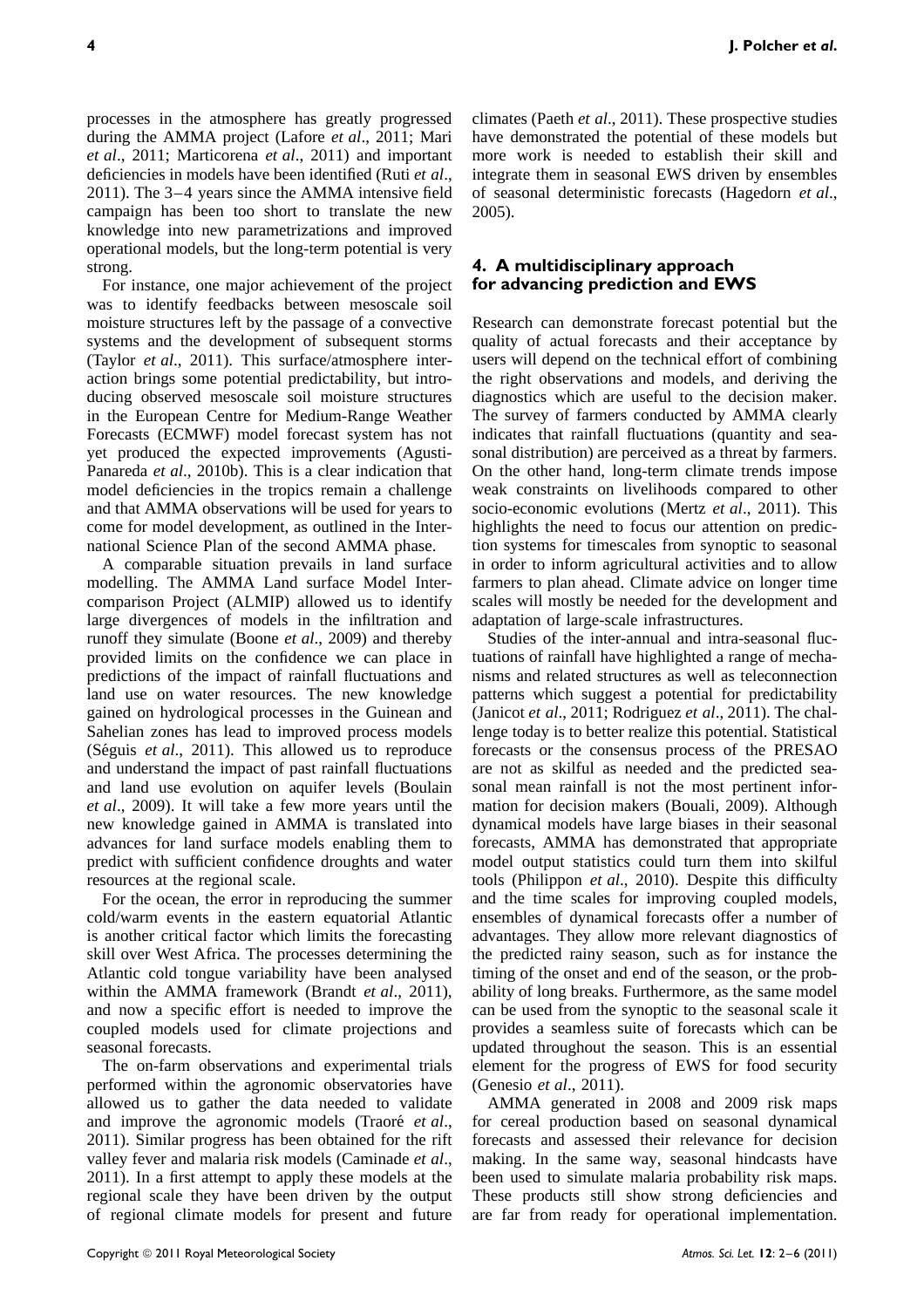Nevertheless they demonstrate the potential of these tools and allow us to discuss the steps needed to produce valuable products for decision makers. It is clear today that global dynamical forecasting systems will not be implemented in Africa in the near future, while organizations such as ECMWF, Météo-France, the Met Office and National Centers for Environmental Prediction (NCEP) are making their ensemble seasonal forecasts available to the African agencies. On the other hand, it is essential that the crop yield, water resource or public health models which produce the diagnostics to be used in decision-making systems are run by national and regional agencies. First, this local control of application models ensures that a critical regional analysis of the seasonal forecasts is performed before their usage. Second, in the application models climate/weather is only one of many drivers, and a constant monitoring and validation, with data from observatories, is needed, and a diversity of tools advisable. Third, decision makers use information from application models with an appreciation of their origin and therefore, the credentials of the national or regional agencies are essential.

It is our recommendation after 7 years of AMMA that in order to build these chains of decision-support systems, West African weather services need to be strengthened. Today, they already play the role of connecting weather and climate forecasts with application models for decision making, but they require the personnel which can transform research results such as those presented above into operational tools. The agronomic agencies in the region are more involved in the research and are active developers of application models, but their connection to operational activities needs to be developed. This situation is bound up with the relatively weak university programmes in environmental sciences, and an under-critical research community which cannot train sufficient students to the PhD level (Danuor *et al*., 2011). Expanding the research and technical communities in universities and environmental agencies is certainly the best prospect for building decision-support systems in the region, and by the same token improving the ability of the West African societies to cope with climate variability and changes.

#### **5. Conclusion**

AMMA, as a research project, has brought new knowledge regarding processes governing the monsoon and its variability, and on the processes which link the climate system and human activities.

The project has shown that prediction and decisionsupport systems which provide better and more relevant information to stakeholders are possible today. This advancement of our knowledge has allowed the community to identify new gaps in our understanding, missing observations in the networks and components of our models which need improving. Further research

Copyright 2011 Royal Meteorological Society *Atmos. Sci. Let.* **12**: 2–6 (2011)

on tropical climates and particularly Africa is needed: the second phase of AMMA, as well as other funded research projects, will contribute to this.

AMMA has also shown that environmental research, observations and forecasting in West Africa do not get the attention needed. In view of the large variability of the African climate at all scales, and the high vulnerability of the populations, strong and effective environmental decision-support systems are needed. To produce these climate services, West Africa needs denser observing networks and long-term monitoring of the environment. The exchange of data and knowledge between operational services and the African research community needs to be intensified. A specific effort is required to strengthen the agencies in the region, to ensure that new results from research are quickly transferred into operations. This has to be done with a close involvement of decision makers, so that valuable products are provided to the users. In order to have the human resources needed to enhance environmental services, university programmes and the research community have to be strengthened, and a dedicated effort is required to widen the availability of masters' programmes and doctoral schools. Such an investment in research and educational programmes for environmental sciences and their application in West Africa will greatly increase the adaptation potential of the socio-economic structures of the region.

#### Acknowledgements

The support of the AMMA project is gratefully acknowledged (see http://onlinelibrary.wiley.com/doi/10.1002/asl.331/full for full acknowledgement).

## **References**

- Agusti-Panareda A, Beljaars A, Ahlgrimm M, Balsamo G, Bock O, Forbes R, Ghelli A, Guichard F, Köhler M, Meynadier R, Morcrette J-J. 2010a. The ECMWF re-analysis for the AMMA observational campaign. *Quarterly Journal of the Royal Meteorological Society* **136**: 1457–1472.
- Agusti-Panareda A, Balsamo G, Beljaars A. 2010b. Impact of improved soil moisture on the ECMWF precipitation forecast in the AMMA region. *Geophysical Research Letters* submitted.
- Bouali L. 2009. *Prévisibilité et prévision statistico-dynamique des* saisons des pluies associées à la mousson oust africaine à partir *d'ensembles multi-modèles*. Thèse de doctorat. Université de Bourgogne, Dijon; 158.
- Boulain N, Cappelaere B, Séguis L, Favreau G, Gignoux J, 2009. Water balance and vegetation change in the Sahel: a case study at the watershed scale with an eco-hydrological model. *Journal of Hydrology* **375**: 190–203.
- Boone A, de Rosnay P, Balsamo G, Beljaars A, Chopin F, Decharme B, Delire C, Ducharne A, Gascoin S, Guichard F, Gusev Y, Harris P, Jarlan L, Kergoat L, Mougin E, Nasonova O, Norgaard A, Orgeval T, Ottle C, Poccard-Leclercq I, Polcher J, ´ Sandholt I, Saux-Picart S, Taylor C, Xue Y. 2009. The AMMA Land Surface Model Intercomparison Project (ALMIP), *Bull. Atmos. Meteor. Soc.* **90**: 1865–1880.
- Brandt P, Caniaux G, Bourles B, Lazar A, Dengler M, Funk A, ` Hormann V, Giordani H, Marin F. 2011. Equatorial upper-ocean dynamics and their interaction with the West African monsoon. *Atmospheric Science Letters* **12**: 24–30, DOI: 10.1002/asl.287.